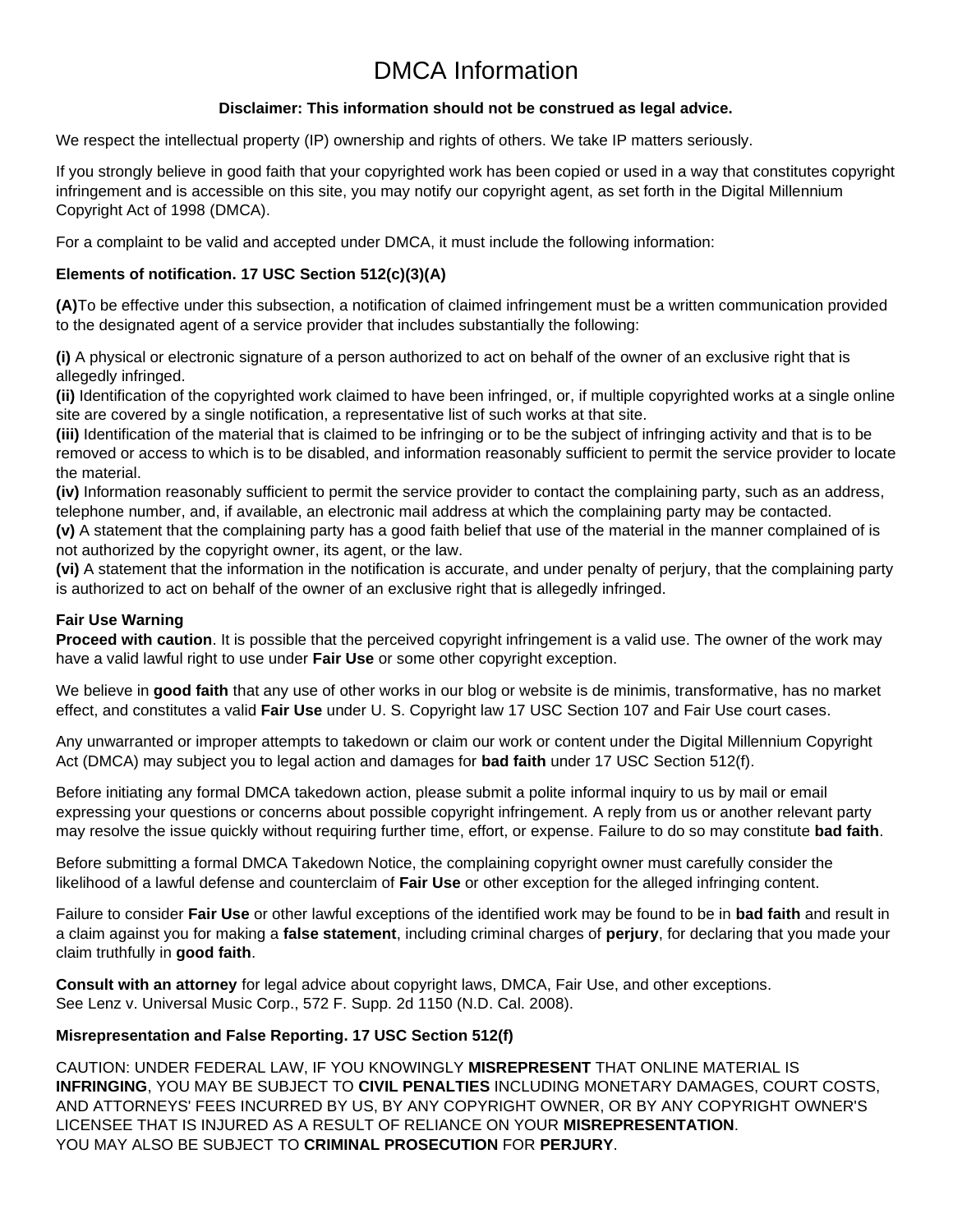# DMCA Takedown Notice

### **Third-party Disclosure**.

We may provide information that you submit to third parties including the alleged infringer.

## **1. Your Contact Information**

| <b>Street address</b> |                   |                     |
|-----------------------|-------------------|---------------------|
|                       | State ___________ | Zip code __________ |
| Phone number          |                   |                     |

# **2. Your Relationship to the Copyright Holder**

- [] I own the copyrighted work
- [ ] My organization owns the copyrighted work
- [ ] I am an agent authorized to file this notice on behalf of the copyright holder

# **3. Identify the Original Work**

Links to the original work. If available, please provide direct link(s) to the original work. This can be a representative list. If not available, please ensure that you provide a detailed description of the work below. For multiple URLs, list one URL per line.

 $a.$ 

 $b.$ 

 $C.$ 

# **4. Description of the Original Work**

Please provide a title or description, the type of original work, and the original publication year. (text, graph, chart, table, sketch, drawing, image, logo, photo, audio, video, music, other)

| а      |  |
|--------|--|
| ю<br>ັ |  |
| ັ      |  |

# **5. Content You are Reporting as Infringing**

Please provide link(s) to the content on this website or blog that you allege violates or infringes your copyright. Provide a complete list of each individual page or work that contains content that you are requesting to be removed or disabled from access. For multiple URLs, list one URL per line.

 $a.$  $b.$ c. \_\_\_\_\_\_\_\_\_\_\_\_\_\_\_\_\_\_\_\_\_\_\_\_\_\_\_\_\_\_\_\_\_\_\_\_\_\_\_\_\_\_\_\_\_\_\_\_\_\_